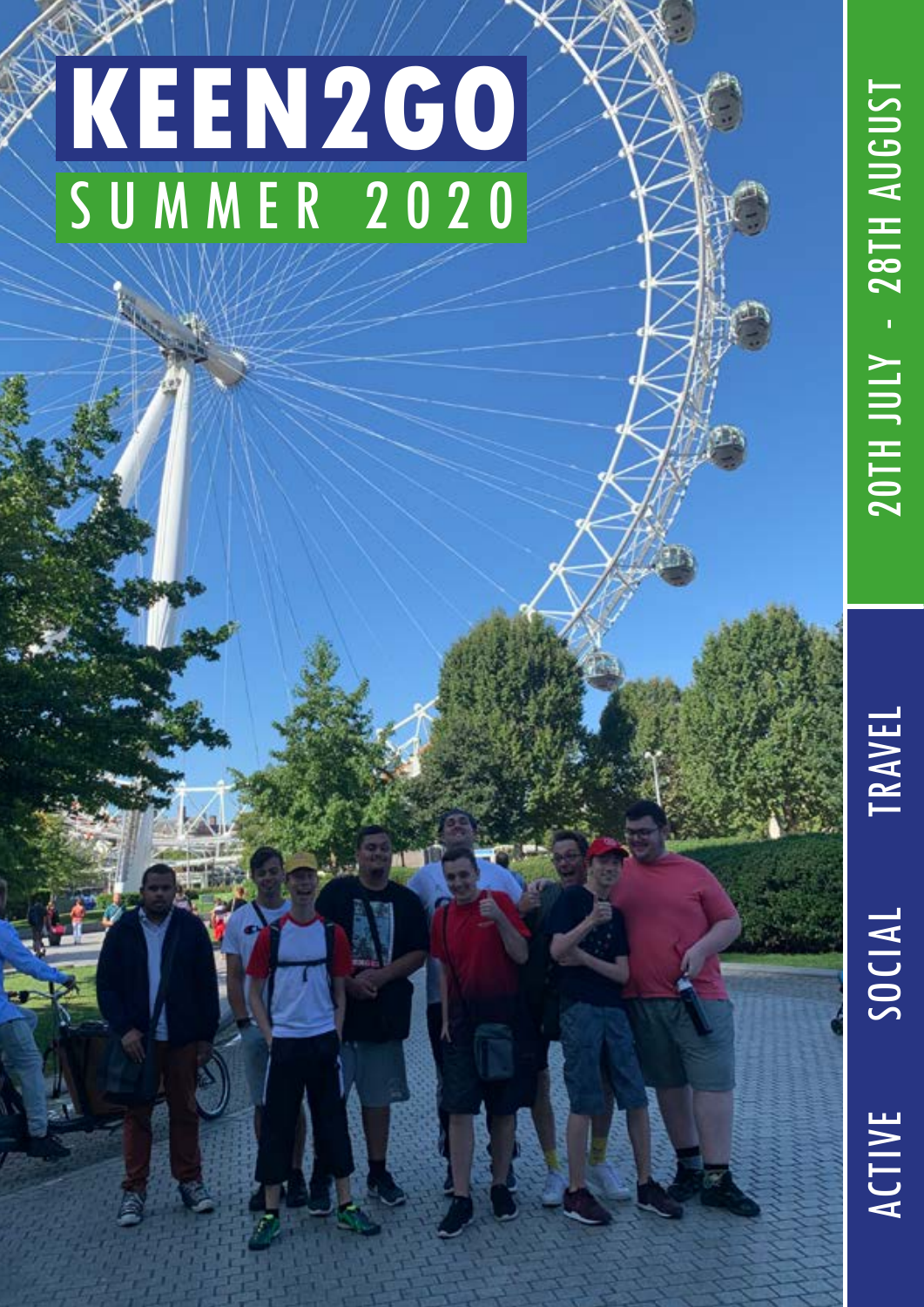### MESSAGE FROM THE DIRECTOR

KEEN2GO LIMITED WEST LODGE LONDON ROAD SM6 7BW

> COMPANY NO. 11330823

I hope you and your families are all safe, well and looking forward to another fantastic summer with us at Keen2Go.

Needless to say it's been an incredibly uncertain time here as the country overcomes the Covid-19 outbreak. We've left it later than usual to reveal our summer programme and even now must highight the possibility that sessions may change or be cancelled as Government advice updates.

This programme has proven difficult to put together, but we believe we have created a diverse and exciting schedule that meets all our safety obligations. We expect restrictions to ease as we move through the summer and have designed our programme to reflect this as we build towards some of our favourite trips and activities towards the end of the holiday period.

At the time of writing, regulations currently limit group sizes to six people - meaning we can only run sessions for a maximum of four members in any one location. We are of course hopeful that this may be relaxed by the start of our schedule, but for now must note the possibility of places being limited.

Our Explorers session involves getting out and active in the park - expect plenty of long walks, feeding the ducks and social activities. Our Monday afternoon sessions are geared more towards sports and games. First up we have football and cricket - Howzat?! Look out for the return of the Keen2Go Cup - one of the highlights of last summer - and our new Race to Rome Bootcamp.

Over the course of the lockdown, we've smashed

the Three Nations exercise challenge by converting exercise times and distances to miles and creating a cumulative total which after just over month totalled the distance from the Phoenix Centre to Edinburgh via Cardiff! Now we're on our way to Rome and need your help. The Race to Rome Bootcamp lets members complete their exercise together in a supportive, fun and inclusive environment - Let's do this!

Our travel days return with trips to the coast (including Brighton and Littlehampton), Legoland Windsor and Hampton Court Palace amongst others and after last year's success we hope to bring back the celebratory end of summer barbecue.

We are in strange times, but we are striving to make the best of it and save the summer from total washout. I'd like to take this opportunity to thank every one of you for your support and understanding at this time and give a massive shoutout to everyone who has been keeping us and others company on our daily Zoom calls and weekly cooking classes.

I am so proud of all of you and the amazing community we have become. Without you Keen2Go simply would not be possible.

Please get in contact to discuss any sessions or make any bookings - I look forward to kicking the summer off in style.

Stay safe, Robbie Keen

|          | ROBBIE@KEEN2GO.ORG |
|----------|--------------------|
|          | 07900 854 124      |
|          | WWW.KEEN2GO.ORG    |
| <b>A</b> | @KEEN2GOLTD        |
|          | @KEEN2GOLTD        |



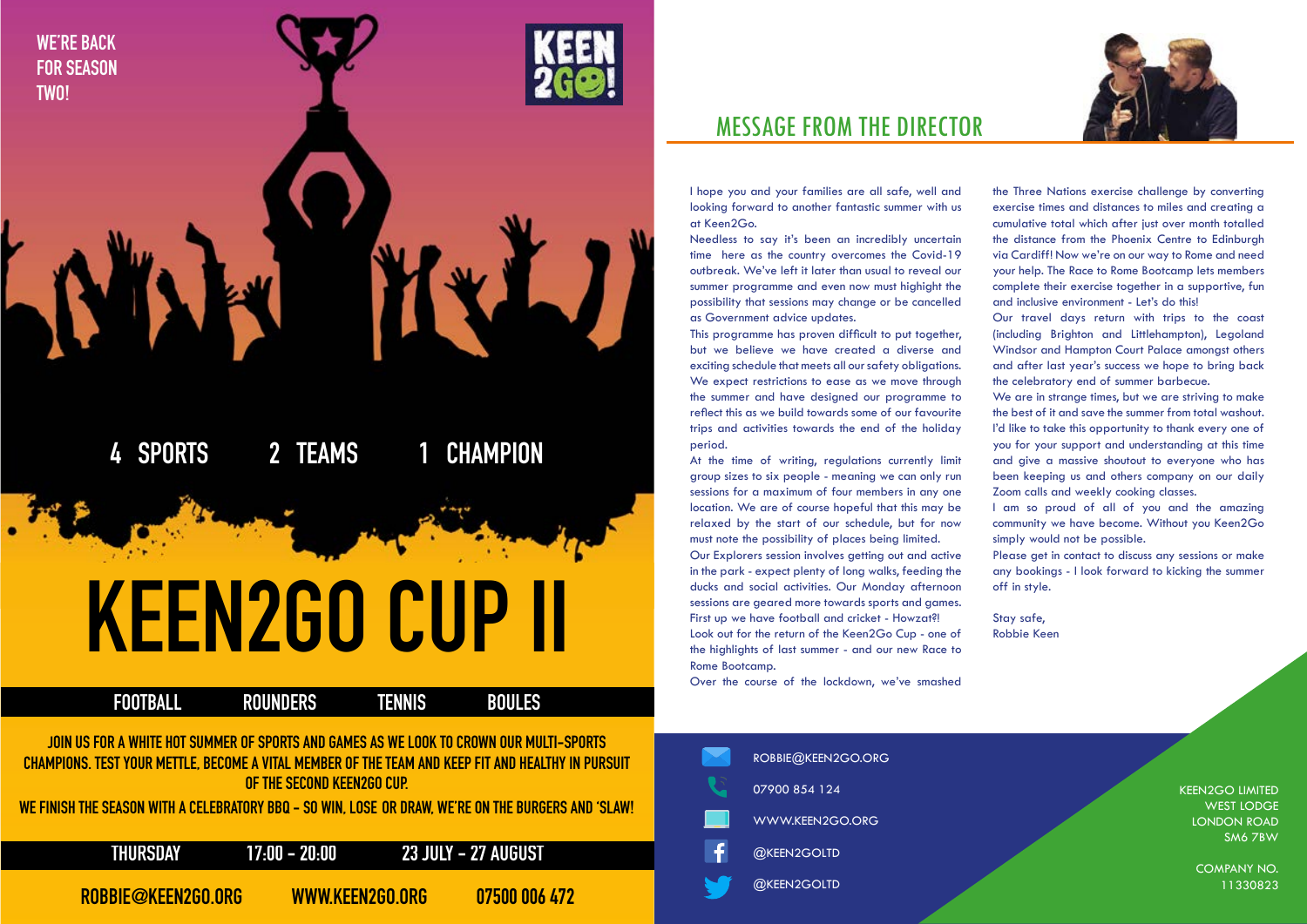### WEEK ONE 20 - 24 JULY

ACTIVE DAY: BOXHILL ADVENTURE

KEEN STUDIOS: ART, DESIGNING & GAMING

TRAVEL DAY: BRIGHTON (BEACH ONLY)

KEEN2GO CUP: OPENING CEREMONY

SOCIAL DAY: TEAMBUILDING CHALLENGES

|                | 20 - 24 JUL<br>WFFKO                                                           |                                                                                                                                                                                                                                                                                                                                                                                                                                                                   |                                                       |                                           |
|----------------|--------------------------------------------------------------------------------|-------------------------------------------------------------------------------------------------------------------------------------------------------------------------------------------------------------------------------------------------------------------------------------------------------------------------------------------------------------------------------------------------------------------------------------------------------------------|-------------------------------------------------------|-------------------------------------------|
|                |                                                                                | We kick the Keen2Go summer off with our active day and the Race to Rome Bootcamp<br>at Beddington Park. The Explorers take to the park first for some leisurely walks and duck<br>feeding before those more geared towards sport take on football and cricket. The Bootcamp<br>sees members engage in circuit training and fitness workouts to get their hearts racing.<br>Tuesday evening sees the return of the big staff v members challenge, whilst Wednesday | <b>WEDN</b><br>$\overline{1}$<br>$\sum$<br><b>DAY</b> | $09:30 - 15:30$<br><b>TBC</b>             |
|                | forward to the opening ceremony of the second Keen2Go Cup on Thursday evening! | and Thursday see members off to Boxhill and Brighton respectively. We're really looking                                                                                                                                                                                                                                                                                                                                                                           |                                                       | $16:30 - 19:30$<br><b>TBC</b>             |
| MONDAY         | $09:00 - 12:00$<br><b>BEDDINGTON PARK</b>                                      | <b>ACTIVE DAY:</b><br><b>EXPLORERS</b>                                                                                                                                                                                                                                                                                                                                                                                                                            | <b>THURS</b><br><b>DAY</b>                            | $09:00 - 16:00$<br><b>TBC</b>             |
|                | $12:30 - 15:30$<br><b>BEDDINGTON PARK</b>                                      | ACTIVE DAY:<br><b>FOOTBALL AND CRICKET</b>                                                                                                                                                                                                                                                                                                                                                                                                                        |                                                       | $17:00 - 20:00$<br><b>BEDDINGTON PARK</b> |
|                | $16:00 - 17:30$<br><b>BEDDINGTON PARK</b>                                      | <b>RACE TO ROME BOOTCAMP</b>                                                                                                                                                                                                                                                                                                                                                                                                                                      | FRID<br>$\overline{\mathsf{Y}}$                       | $09:30 - 15:30$<br><b>BEDDINGTON PARK</b> |
| <b>TUESDAY</b> | $15:00 - 21:00$<br><b>BEDDINGTON PARK</b>                                      | <b>TUESDAY SOCIAL:</b><br><b>KEEN2GO V STAFF CHALLENGE</b>                                                                                                                                                                                                                                                                                                                                                                                                        |                                                       |                                           |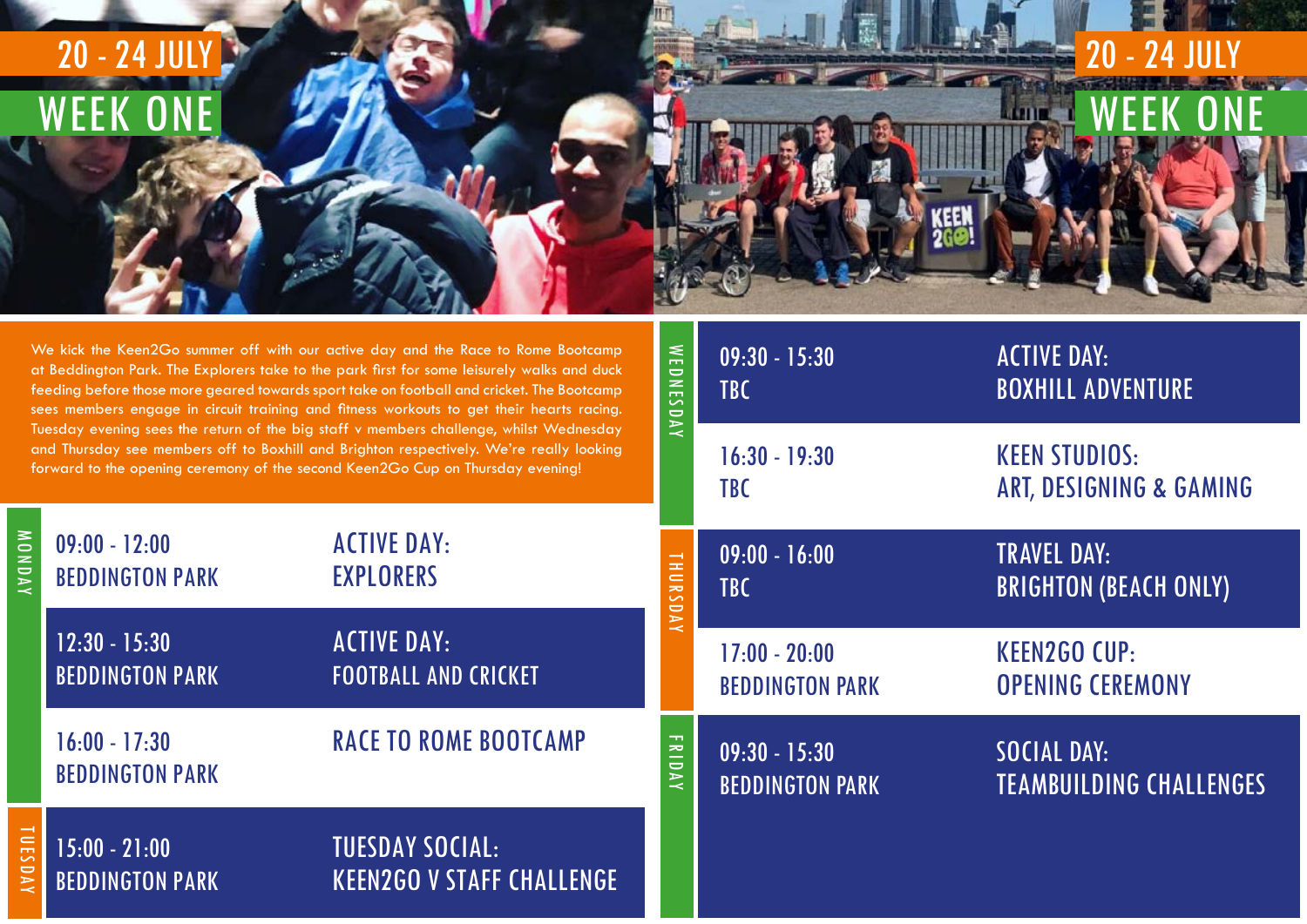09:30 - 15:30 ACTIVE DAY: TBC PAIINSHILL & PIZZA

### KEEN STUDIOS: ART, DESIGNING & GAMING

### TRAVEL DAY: CHESSINGTON WORLD OF ADVENTURES

### KEEN2GO CUP

SOCIAL DAY: BOAT RACE AND GAMES

LADYBIRDS: PICNIC AND GAMES

# OILETS 27 - 31 JULY WEEK TWO

**MEDN** 

| After a brilliant start to the programme, we move on to week two. Our active Mondays<br>continue with Explorers in the morning, followed by tennis and boules for our sports stars in<br>the afternoon and week two of the Bootcamp. On Tuesday we enjoy a party in the park -<br>complete with music, games and food. We look forward to welcoming the Ladybirds back<br>for their first session of the summer and Friday after the Keen2Go armada sets sail along |                                           |                                                                                                |                                                                     | $09:30 - 15:30$<br><b>TBC</b>             |
|---------------------------------------------------------------------------------------------------------------------------------------------------------------------------------------------------------------------------------------------------------------------------------------------------------------------------------------------------------------------------------------------------------------------------------------------------------------------|-------------------------------------------|------------------------------------------------------------------------------------------------|---------------------------------------------------------------------|-------------------------------------------|
|                                                                                                                                                                                                                                                                                                                                                                                                                                                                     | the stream at Beddington Park.            | $\overline{\mathsf{X}}$                                                                        | $16:30 - 19:30$<br><b>TBC</b>                                       |                                           |
| <b>MONDAY</b>                                                                                                                                                                                                                                                                                                                                                                                                                                                       | $09:00 - 12:00$<br><b>BEDDINGTON PARK</b> | <b>ACTIVE DAY:</b><br><b>EXPLORERS</b>                                                         | <b>HID</b>                                                          | $09:00 - 16:00$                           |
|                                                                                                                                                                                                                                                                                                                                                                                                                                                                     | $12:30 - 15:30$                           | <b>ACTIVE DAY:</b><br><b>TENNIS AND BOULES</b><br><b>RACE TO ROME</b><br><b>BOOTCAMP</b>       | $\Rightarrow$<br>$\sim$<br>$\Rightarrow$<br>$\overline{\mathsf{Y}}$ | <b>TBC</b>                                |
|                                                                                                                                                                                                                                                                                                                                                                                                                                                                     | <b>BEDDINGTON PARK</b>                    |                                                                                                |                                                                     | $17:00 - 20:00$<br><b>BEDDINGTON PARK</b> |
|                                                                                                                                                                                                                                                                                                                                                                                                                                                                     | $16:00 - 17:30$<br><b>BEDDINGTON PARK</b> |                                                                                                | $\Xi$<br>$\Rightarrow$                                              | $09:30 - 15:30$                           |
| $\equiv$<br>m<br>SDAY                                                                                                                                                                                                                                                                                                                                                                                                                                               | $15:00 - 21:00$                           | <b>TUESDAY SOCIAL:</b><br><b>PARTY IN THE PARK -</b><br><b>DISCO, PARTY GAMES &amp; DINNER</b> | $\overline{\nabla}$                                                 | <b>BEDDINGTON PARK</b>                    |
|                                                                                                                                                                                                                                                                                                                                                                                                                                                                     | <b>BEDDINGTON PARK</b>                    |                                                                                                |                                                                     | $17:30 - 20:30$<br><b>BEDDINGTON PARK</b> |

## WEEK TWO 27 - 31 JULY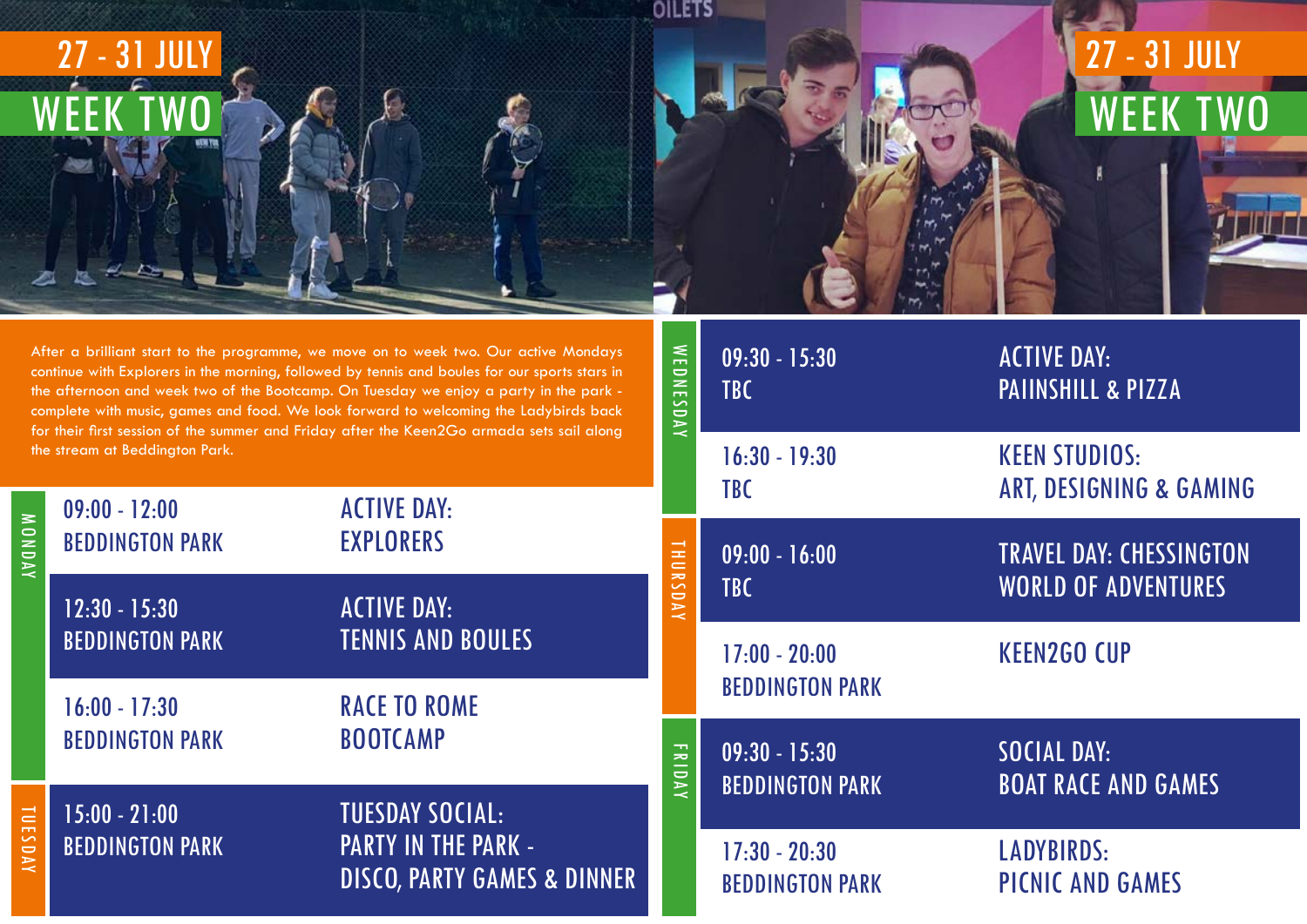MONDAY

TUESDAY



# WEEK THREE 3 - 7 AUG

# 09:30 - 15:30 ACTIVE DAY:

# WEST LODGE CAMP FIRE AT WEST LODGE -<br>BBQ, MARSHMALLOWS,<br>SINGING AND CRICKET

Week three sees us hit the rounders field on Monday and hit some massive drives at Top Golf on Tuesday. Our trips out see us visit the beautiful Hever Castle and down to the coast at Littlehampton. We finish the week with a camp fire at West Lodge - complete with marshmallows and a little sing song. Keen Studios continues strong on Wednesday evening and the Keen2Go Cup rolls on to the midway point in the season - which way will it go this year?

**TUESDAY SOCIAL:** 

TOP GOLF AND CRAZY GOLF

WEDNESDAY WEDNESDAY TBC **HEVER CASTLE** 16:30 - 19:30 KEEN STUDIOS: TBC ART, DESIGNING & GAMING 09:00 - 12:00 ACTIVE DAY: 09:00 - 16:00 TRAVEL DAY: THURSDAY **HURSDAY** BEDDINGTON PARK EXPLORERS TBC **LITTLEHAMPTON** 12:30 - 15:30 ACTIVE DAY: 17:00 - 20:00 KEEN2GO CUP BEDDINGTON PARK ROUNDERS AND BOULES BEDDINGTON PARK 16:00 - 17:30 RACE TO ROME FRIDAY 09:30 - 15:30 SOCIAL DAY: BEDDINGTON PARK BOOTCAMP

| $15:00 - 21:00$ |  |  |
|-----------------|--|--|
| <b>TBC</b>      |  |  |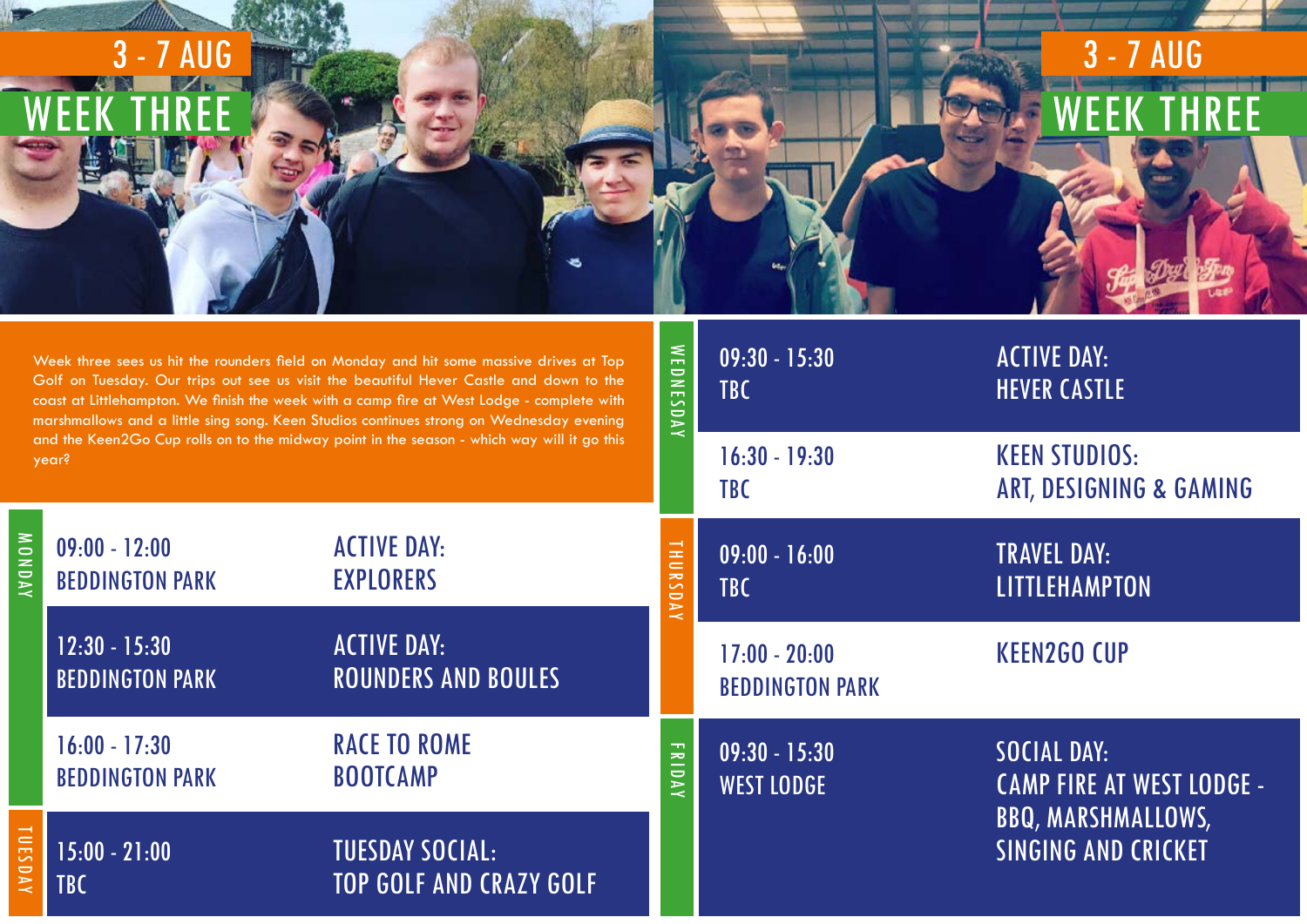

**WED** 

| We hit up the cinema and bowling lanes on Tuesday of week four and show off our artistic<br>flair with some art in the park on Friday. Between the two we're off for a mooch around<br>Morden Hall Park and return to the seaside, this time in Worthing. Our Ladybirds are back<br>in action to round off the week with a picnic dinner and games in the park. The bootcamp<br>remains on the menu for anyone tough enough to continue after the first three grueling |                                           |                                                     |                               | $09:30 - 15:30$<br><b>TBC</b>             |
|------------------------------------------------------------------------------------------------------------------------------------------------------------------------------------------------------------------------------------------------------------------------------------------------------------------------------------------------------------------------------------------------------------------------------------------------------------------------|-------------------------------------------|-----------------------------------------------------|-------------------------------|-------------------------------------------|
|                                                                                                                                                                                                                                                                                                                                                                                                                                                                        | weeks - no pain, no gain!                 | <b>DAY</b>                                          | $16:30 - 19:30$<br><b>TBC</b> |                                           |
| MONDAY                                                                                                                                                                                                                                                                                                                                                                                                                                                                 | $09:00 - 12:00$<br><b>BEDDINGTON PARK</b> | <b>ACTIVE DAY:</b><br><b>EXPLORERS</b>              | <b>THURSDAY</b>               | $09:00 - 16:00$<br><b>TBC</b>             |
|                                                                                                                                                                                                                                                                                                                                                                                                                                                                        | $12:30 - 15:30$<br><b>BEDDINGTON PARK</b> | <b>ACTIVE DAY:</b><br><b>FOOTBALL AND CRICKET</b>   |                               | $17:00 - 20:00$<br><b>BEDDINGTON PARK</b> |
|                                                                                                                                                                                                                                                                                                                                                                                                                                                                        | $16:00 - 17:30$<br><b>BEDDINGTON PARK</b> | <b>RACE TO ROME</b><br><b>BOOTCAMP</b>              | ERID<br>$\overline{X}$        | $09:30 - 15:30$<br><b>BEDDINGTON PARK</b> |
| TUES<br>DAY                                                                                                                                                                                                                                                                                                                                                                                                                                                            | $15:00 - 21:00$<br><b>VALLEY PARK</b>     | <b>TUESDAY SOCIAL:</b><br><b>BOWLING AND CINEMA</b> |                               | $17:30 - 20:30$<br><b>BEDDINGTON PARK</b> |

### WEEK FOUR 10 - 14 AUG

09:30 - 15:30 ACTIVE DAY: **MORDEN HALL PARK** 

### KEEN STUDIOS: ART, DESIGNING & GAMING

TRAVEL DAY: WORTHING

KEEN2GO CUP

SOCIAL DAY: **ART IN THE PARK** 

LADYBIRDS: PICNIC AND GAMES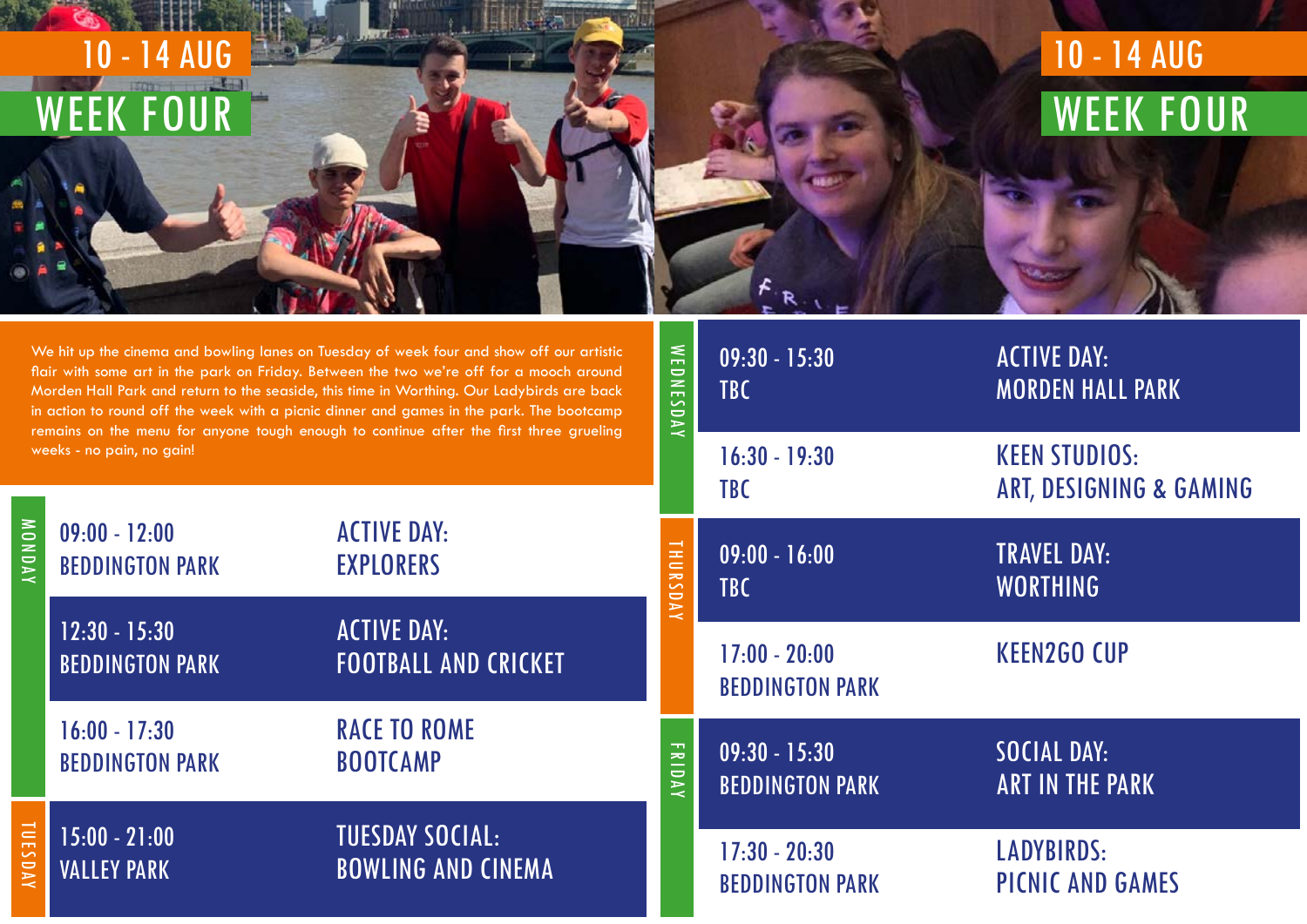|                                                                                                                                                                                                                                                                                                                                                                                                                                                                                                                                        | 17 - 21 AUG<br>WEEK FIVE                  | <b>CAUTION SLIPPERY SURFAC</b>                     |                                                                                                    |                                           |
|----------------------------------------------------------------------------------------------------------------------------------------------------------------------------------------------------------------------------------------------------------------------------------------------------------------------------------------------------------------------------------------------------------------------------------------------------------------------------------------------------------------------------------------|-------------------------------------------|----------------------------------------------------|----------------------------------------------------------------------------------------------------|-------------------------------------------|
| On Monday we lace up our sneakers for basketball games and challenges before a more<br>relaxing but possibly more intense game of boules. Tuesday sees the return of the party in<br>the park - music, games, party food - while our trips see the group venture over to Richmond<br>Park on Wednesday and Hampton Court on Thursday. We've certainly learnt to appreciate<br>our parks a lot more in recent times. The Keen2Go Cup reaches its penultimate week the<br>Keen Studios crew continue to work on their creative projects. |                                           |                                                    | $\leq$<br>$\overline{\phantom{0}}$<br>$\geq$<br>$\overline{\phantom{m}}$<br>$\sim$<br>D<br>$\prec$ | $09:30 - 15:30$<br><b>TBC</b>             |
|                                                                                                                                                                                                                                                                                                                                                                                                                                                                                                                                        |                                           |                                                    |                                                                                                    | $16:30 - 19:30$<br><b>TBC</b>             |
| <b>MONDAY</b>                                                                                                                                                                                                                                                                                                                                                                                                                                                                                                                          | $09:00 - 12:00$<br><b>BEDDINGTON PARK</b> | <b>ACTIVE DAY:</b><br><b>EXPLORERS</b>             | H <sub>1</sub><br>IRSDAY                                                                           | $09:00 - 16:00$<br><b>TBC</b>             |
|                                                                                                                                                                                                                                                                                                                                                                                                                                                                                                                                        | $12:30 - 15:30$<br><b>BEDDINGTON PARK</b> | <b>ACTIVE DAY:</b><br><b>BASKETBALL AND BOULES</b> |                                                                                                    | $17:00 - 20:00$<br><b>BEDDINGTON PARK</b> |
|                                                                                                                                                                                                                                                                                                                                                                                                                                                                                                                                        | $16:00 - 17:30$<br><b>BEDDINGTON PARK</b> | <b>RACE TO ROME</b><br><b>BOOTCAMP</b>             | FRIDAY                                                                                             | $09:30 - 15:30$<br><b>BEDDINGTON PARK</b> |
| <b>TUESDAY</b>                                                                                                                                                                                                                                                                                                                                                                                                                                                                                                                         | $15:00 - 21:00$<br><b>BEDDINGTON PARK</b> | <b>TUESDAY SOCIAL:</b><br><b>PARTY IN THE PARK</b> |                                                                                                    |                                           |

### WEEK FIVE 17 - 21 AUG

 $\overline{\phantom{a}}$ 

ACTIVE DAY: RICHMOND PARK

### KEEN STUDIOS: ART, DESIGNING & GAMING

TRAVEL DAY: HAMPTON COURT & BOAT

KEEN2GO CUP

SOCIAL DAY: **GAMES IN THE PARK**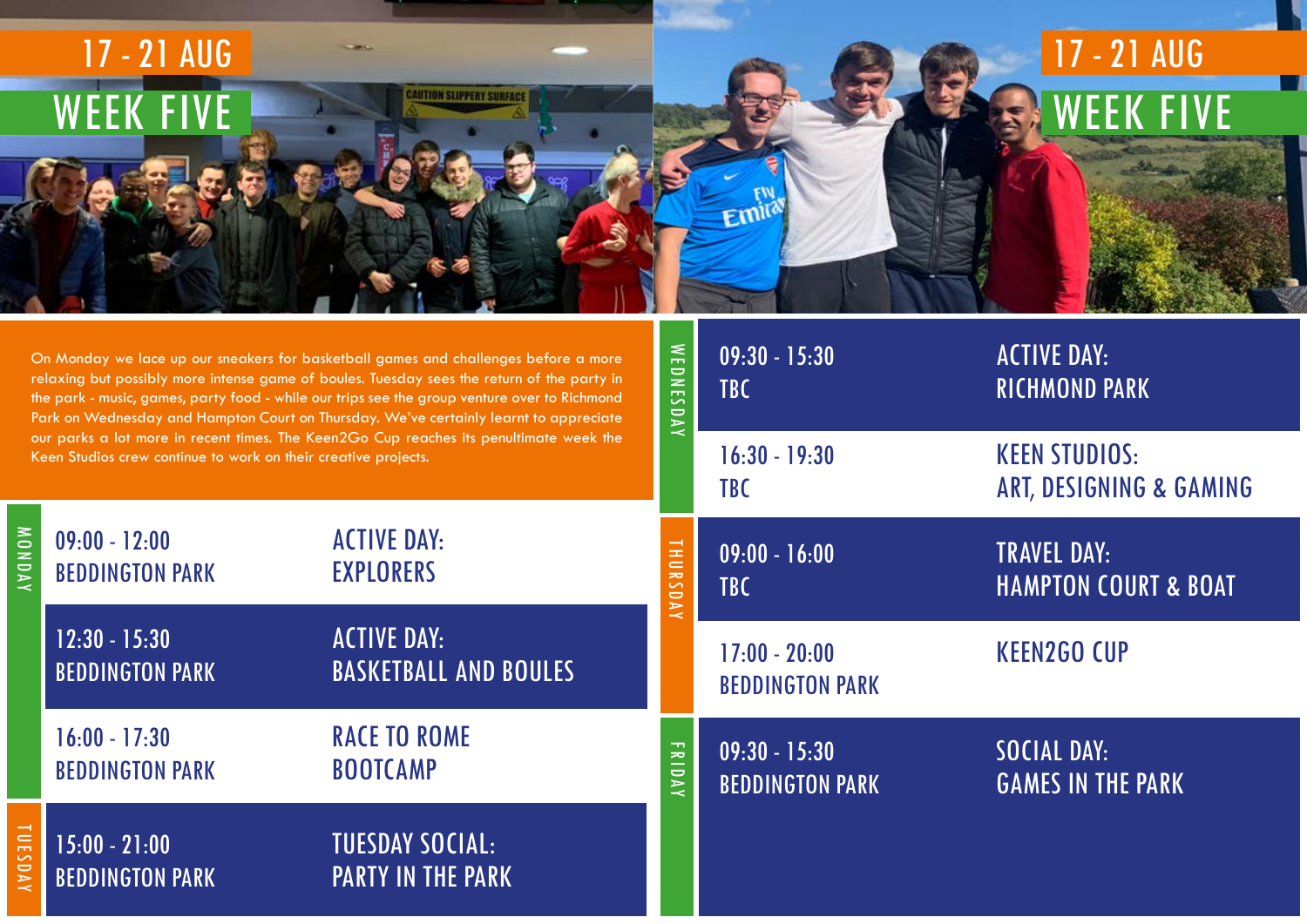09:00 - 16:00 TRAVEL DAY: TBC **THORPE PARK** 

> TRAVEL DAY: **BRIGHTON**

KEEN2GO CUP

END OF SUMMER BBQ

| 24 - 28 AUG                                                              |  |  |
|--------------------------------------------------------------------------|--|--|
| $\overline{\mathsf{C}}$<br>V<br>$\boldsymbol{V}$<br>'EE,<br>W,<br>Л<br>ш |  |  |
|                                                                          |  |  |
|                                                                          |  |  |
|                                                                          |  |  |

| MONDAY  | $09:00 - 16:00$<br><b>TBC</b>             | <b>THURSDAY</b><br><b>TRAVEL DAY:</b><br><b>LEGOLAND</b>          |        | $09:00 - 16:00$<br><b>TBC</b>             |
|---------|-------------------------------------------|-------------------------------------------------------------------|--------|-------------------------------------------|
|         | $16:00 - 17:30$<br><b>BEDDINGTON PARK</b> | <b>RACE TO ROME</b><br><b>BOOTCAMP</b>                            |        | $17:00 - 20:00$<br><b>BEDDINGTON PARK</b> |
|         |                                           |                                                                   | FRIDAY | <b>TBC</b>                                |
| TUESDAY | $09:30 - 15:30$<br><b>TBC</b>             | <b>SOCIAL DAY:</b><br><b>TRAMPOLINING</b><br><b>AND PIZZA HUT</b> |        | <b>WEST LODGE</b>                         |

## WEEK SIX 24 - 28 AUG

WEDNESDDAY

WEDNESDDAY

It's the last week of summer, unfortunately. If it was anything like last year it would have absolutely flown by. Let's go out with a bang! Trips out include the much requested Legoland Windsor, Thorpe Park and Brighton. The grand finale of the Keen2Go Cup will take place on the hallowed turf of Beddington and we round it all off with a BBQ at West Lodge. Summer done for another year, but rest assured we've been planning some awesome activities for September!